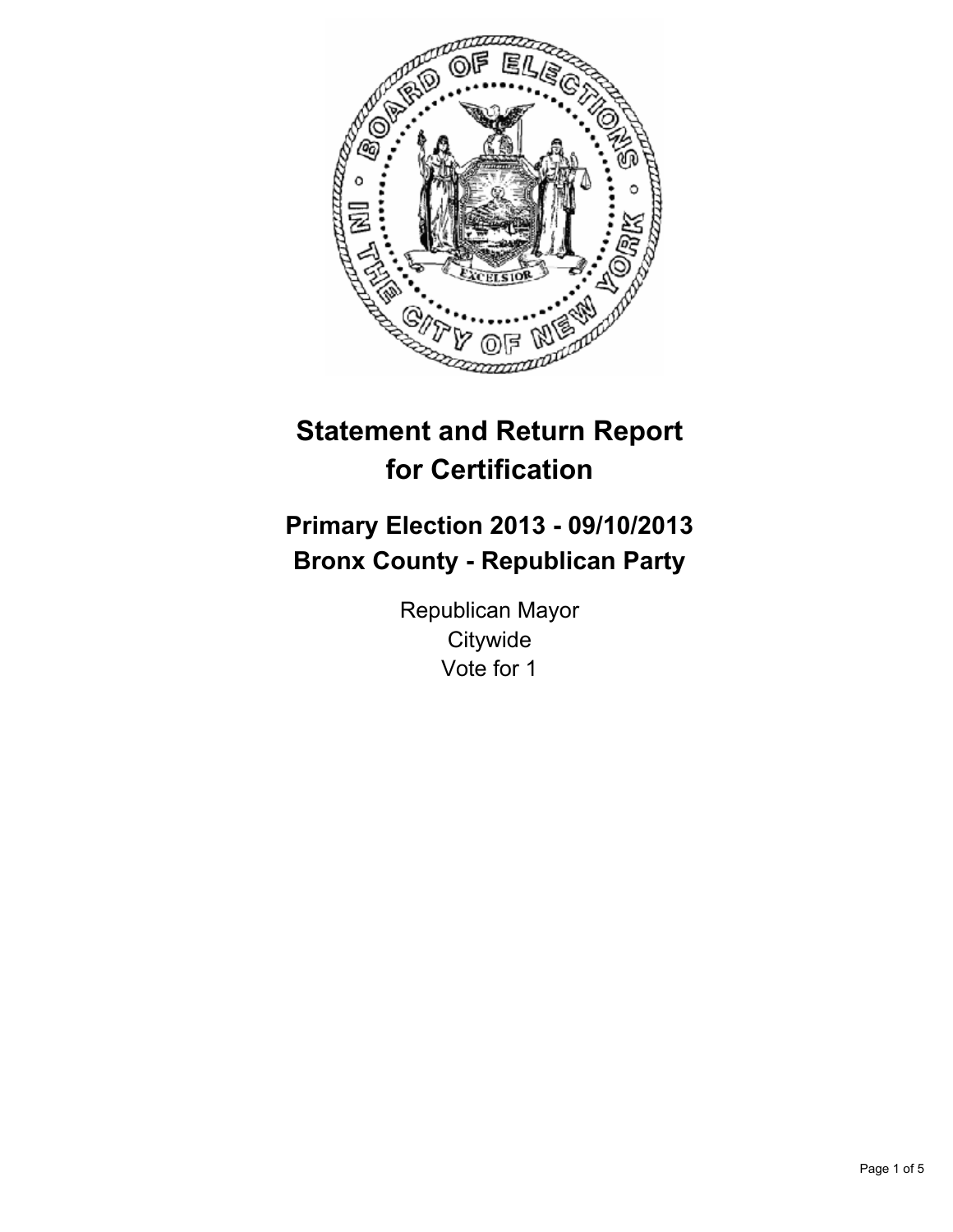

### **Assembly District 77**

| <b>Total Votes</b>                 | 108 |
|------------------------------------|-----|
| UNATTRIBUTABLE WRITE-IN (WRITE-IN) |     |
| <b>GEORGE MCDONALD</b>             | 25  |
| <b>JOE LHOTA</b>                   | 47  |
| JOHN A. CATSIMATIDIS               | 35  |
| AFFIDAVIT                          | 5   |
| SPECIAL PRESIDENTIAL               | 0   |
| <b>FEDERAL</b>                     | 0   |
| ABSENTEE/MILITARY                  | 13  |
| <b>EMERGENCY</b>                   | 0   |

## **Assembly District 78**

| <b>Total Votes</b>     | 189      |
|------------------------|----------|
| <b>GEORGE MCDONALD</b> | 23       |
| <b>JOE LHOTA</b>       | 94       |
| JOHN A. CATSIMATIDIS   | 72       |
| AFFIDAVIT              | 6        |
| SPECIAL PRESIDENTIAL   | 0        |
| <b>FEDERAL</b>         | $\Omega$ |
| ABSENTEE/MILITARY      | 9        |
| <b>EMERGENCY</b>       | 3        |

#### **Assembly District 79**

| <b>Total Votes</b>                 | 89       |
|------------------------------------|----------|
| UNATTRIBUTABLE WRITE-IN (WRITE-IN) |          |
| <b>GEORGE MCDONALD</b>             | 22       |
| <b>JOE LHOTA</b>                   | 35       |
| JOHN A. CATSIMATIDIS               | 31       |
| AFFIDAVIT                          | 3        |
| SPECIAL PRESIDENTIAL               | $\Omega$ |
| FEDERAL                            | 0        |
| ABSENTEE/MILITARY                  | 8        |
| <b>EMERGENCY</b>                   | 0        |

#### **Assembly District 80**

| <b>EMERGENCY</b>                   | 19       |
|------------------------------------|----------|
| ABSENTEE/MILITARY                  | 54       |
| <b>FEDERAL</b>                     | 0        |
| <b>SPECIAL PRESIDENTIAL</b>        | $\Omega$ |
| AFFIDAVIT                          | 6        |
| JOHN A. CATSIMATIDIS               | 239      |
| <b>JOE LHOTA</b>                   | 249      |
| <b>GEORGE MCDONALD</b>             | 52       |
| <b>WILLIAM THOMPSON (WRITE-IN)</b> |          |
| <b>Total Votes</b>                 | 541      |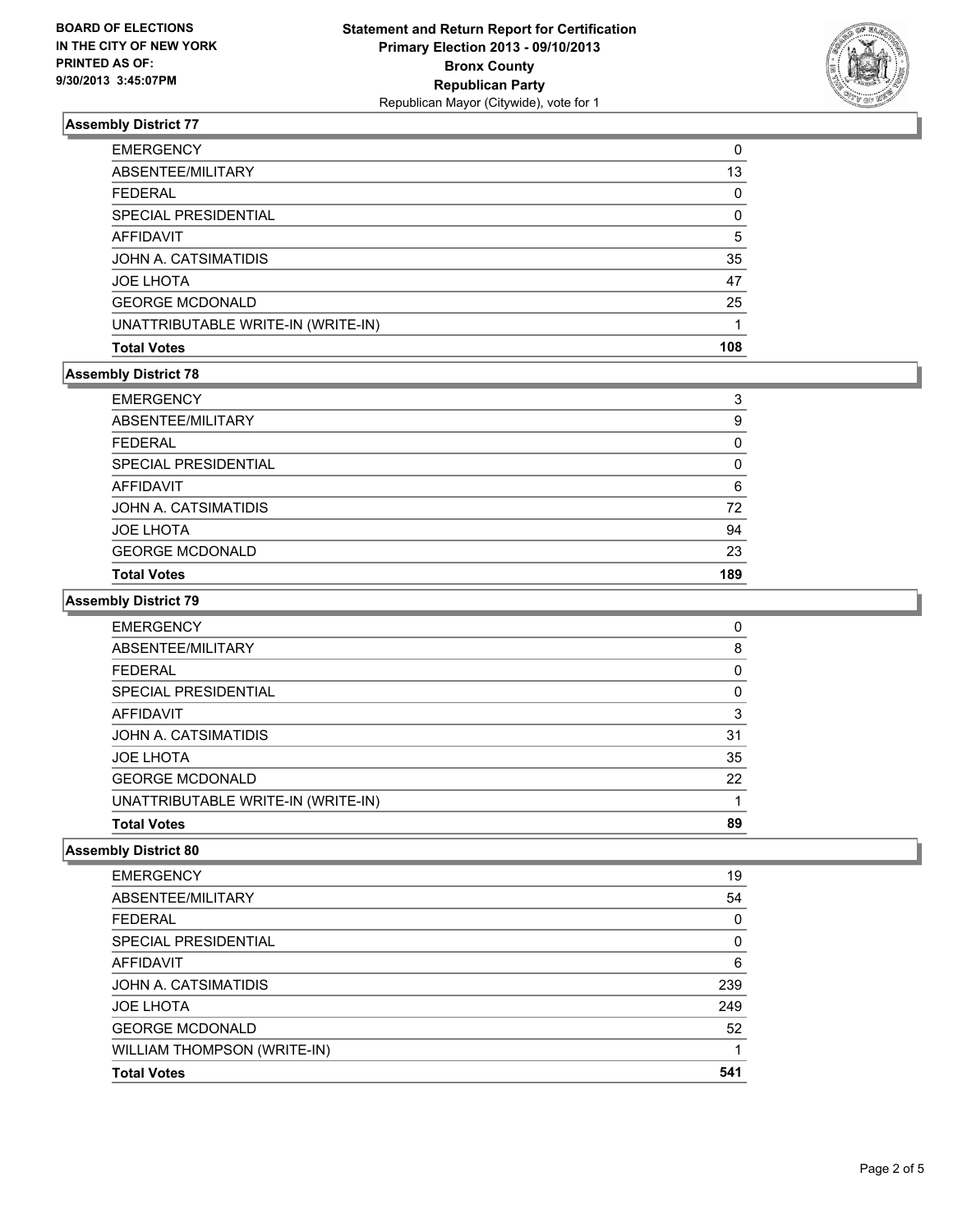

## **Assembly District 81**

| <b>EMERGENCY</b>       | 28       |
|------------------------|----------|
| ABSENTEE/MILITARY      | 65       |
| <b>FEDERAL</b>         | 0        |
| SPECIAL PRESIDENTIAL   | $\Omega$ |
| AFFIDAVIT              | 10       |
| JOHN A. CATSIMATIDIS   | 278      |
| <b>JOE LHOTA</b>       | 491      |
| <b>GEORGE MCDONALD</b> | 69       |
| <b>Total Votes</b>     | 838      |

#### **Assembly District 82**

| <b>EMERGENCY</b>                   | 8     |
|------------------------------------|-------|
| ABSENTEE/MILITARY                  | 75    |
| <b>FEDERAL</b>                     | 0     |
| SPECIAL PRESIDENTIAL               | 0     |
| AFFIDAVIT                          | 10    |
| JOHN A. CATSIMATIDIS               | 439   |
| <b>JOE LHOTA</b>                   | 644   |
| <b>GEORGE MCDONALD</b>             | 83    |
| UNATTRIBUTABLE WRITE-IN (WRITE-IN) |       |
| <b>Total Votes</b>                 | 1.167 |

#### **Assembly District 83**

| <b>EMERGENCY</b>          | 2        |
|---------------------------|----------|
| ABSENTEE/MILITARY         | 18       |
| <b>FEDERAL</b>            | $\Omega$ |
| SPECIAL PRESIDENTIAL      | $\Omega$ |
| <b>AFFIDAVIT</b>          | 3        |
| JOHN A. CATSIMATIDIS      | 42       |
| <b>JOE LHOTA</b>          | 71       |
| <b>GEORGE MCDONALD</b>    | 26       |
| BILL DE BLASIO (WRITE-IN) |          |
| <b>Total Votes</b>        | 140      |

#### **Assembly District 84**

| <b>EMERGENCY</b>               | 2  |
|--------------------------------|----|
| ABSENTEE/MILITARY              | 8  |
| <b>FEDERAL</b>                 | 0  |
| SPECIAL PRESIDENTIAL           | 0  |
| AFFIDAVIT                      | 2  |
| JOHN A. CATSIMATIDIS           | 23 |
| <b>JOE LHOTA</b>               | 45 |
| <b>GEORGE MCDONALD</b>         | 14 |
| WILLIAM C. THOMPSON (WRITE-IN) |    |
| <b>Total Votes</b>             | 83 |
|                                |    |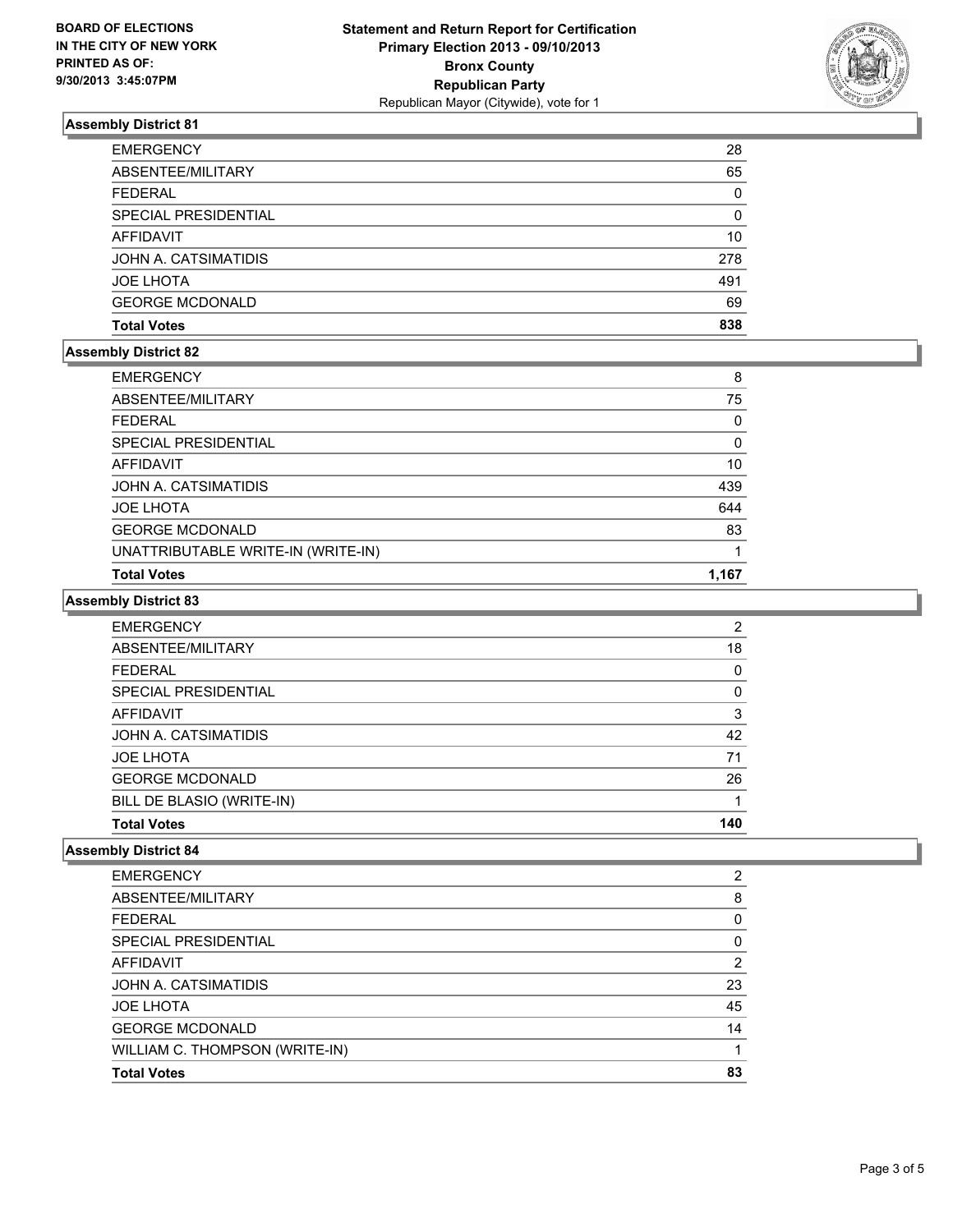

## **Assembly District 85**

| <b>EMERGENCY</b>       | 3  |
|------------------------|----|
| ABSENTEE/MILITARY      | 9  |
| <b>FEDERAL</b>         | 0  |
| SPECIAL PRESIDENTIAL   | 0  |
| AFFIDAVIT              | 0  |
| JOHN A. CATSIMATIDIS   | 36 |
| <b>JOE LHOTA</b>       | 43 |
| <b>GEORGE MCDONALD</b> | 17 |
| <b>Total Votes</b>     | 96 |

#### **Assembly District 86**

| <b>EMERGENCY</b>            |          |
|-----------------------------|----------|
| ABSENTEE/MILITARY           | 14       |
| <b>FEDERAL</b>              | $\Omega$ |
| SPECIAL PRESIDENTIAL        | $\Omega$ |
| <b>AFFIDAVIT</b>            | 2        |
| JOHN A. CATSIMATIDIS        | 24       |
| <b>JOE LHOTA</b>            | 48       |
| <b>GEORGE MCDONALD</b>      | 17       |
| DAVID DINKENS (WRITE-IN)    |          |
| FERNANDO CABRERA (WRITE-IN) |          |
| <b>Total Votes</b>          | 91       |

#### **Assembly District 87**

| <b>EMERGENCY</b>       | 4   |
|------------------------|-----|
| ABSENTEE/MILITARY      | 14  |
| <b>FEDERAL</b>         | 0   |
| SPECIAL PRESIDENTIAL   | 0   |
| AFFIDAVIT              | 3   |
| JOHN A. CATSIMATIDIS   | 62  |
| <b>JOE LHOTA</b>       | 93  |
| <b>GEORGE MCDONALD</b> | 21  |
| <b>Total Votes</b>     | 176 |